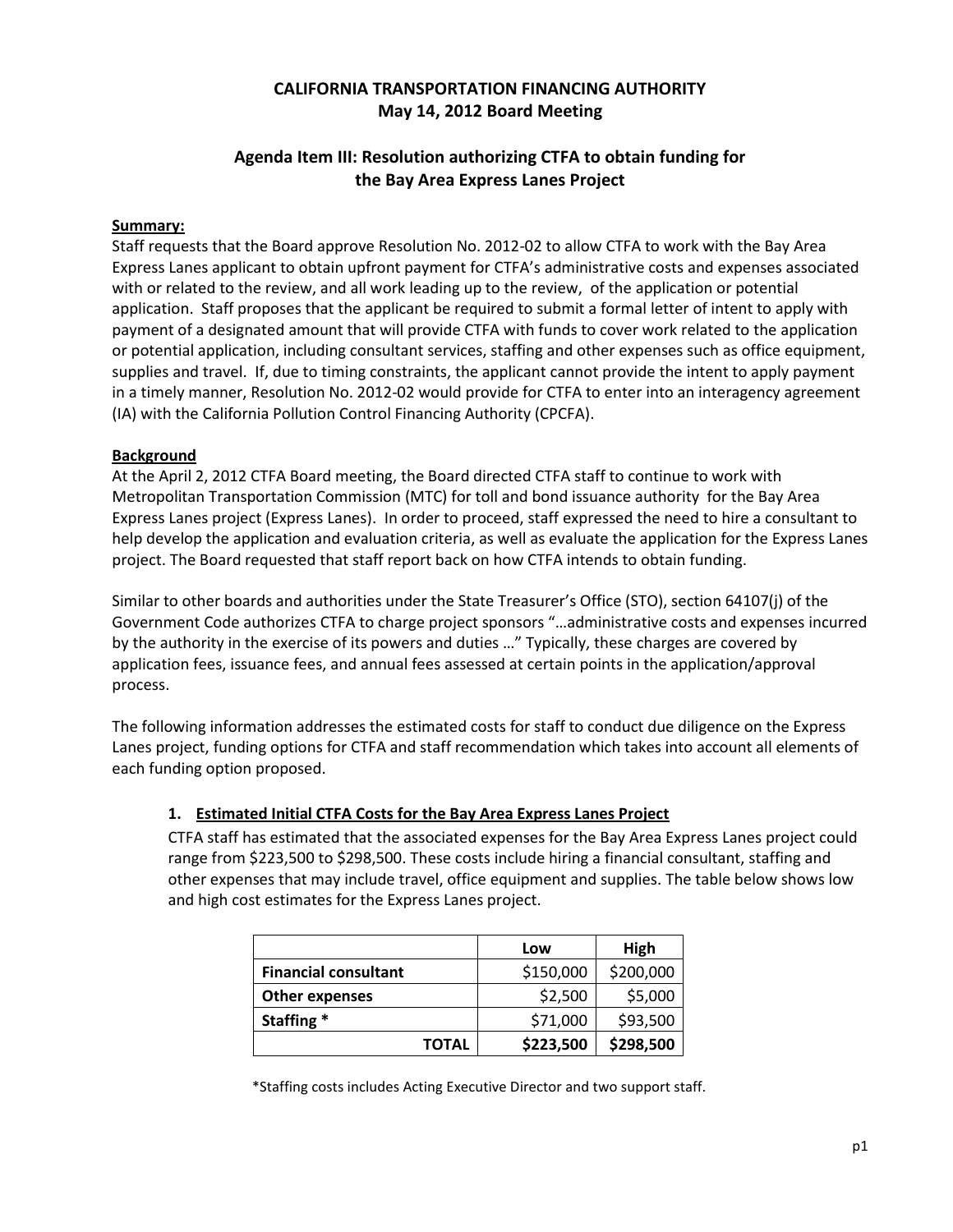**Financial Consultant.** CTFA plans to issue a Request for Proposal (RFP) for a financial consultant. It is estimated that the consultant will cost between \$150,000 - \$200,000 to do the following:

- a. Assist with application development for the Express Lanes project. Identify appropriate information to be required from the applicant as it relates to toll and bond issuance authority and other requirements identified in AB 798.
- b. Help develop the criteria for evaluating the Express Lanes project.
- c. Assist CTFA with project evaluation, based on the evaluation criteria approved by the Board, to determine project approval and adequacy of documentation.

**Staffing Needs.** Staff projects that it will cost between \$71,000 - \$93,500 for staffing needs, which includes reimbursement for the Acting Executive Director and two support staff. Work performed thus far has been absorbed by STO Executive Office. Going forward, the workload will increase and require more staff time dedicated to the Express Lanes project. The projected staffing needs also include borrowing one additional support staff from an authority under STO to help with the increased workload.

|                   | Low      | High     |
|-------------------|----------|----------|
| <b>Acting ED</b>  | \$28,000 | \$37,000 |
| Part-time analyst | \$13,000 | \$17,500 |
| Borrowed staff    | \$30,000 | \$39,000 |
| <b>TOTAL</b>      | \$71,000 | \$93,500 |

The table above shows high and low estimates for staffing costs. These costs include salary, benefits, office equipment and other administrative services. The low figures show half-time work over a sixmonth period while the high figures estimate two-thirds time work over the same period.

**Other Expenses.** These are projections for reimbursement to the STO for expenses related to supplies and travel that may be required by staff working on the Express Lanes project.

## **2. Timing Considerations**

Staff has begun work on an RFP to hire a financial consultant to provide the services described above. The expedited RFP process is expected to take a minimum of two months from the time the RFP is written to the time a consultant is chosen by CTFA and approved by the Department of General Services. Staff anticipates completing the process by early July. Accordingly, CTFA would need to have funds in its account by approximately July 1, 2012 at the latest.

## **3. Funding Mechanisms**

Staff has identified two possibilities to obtain funding to proceed with the due diligence required as it relates to the Express Lanes project: 1) Have the applicant submit upfront payment in conjunction with a letter of intent to apply, or 2) Obtain a loan from the California Pollution Control Financing Authority through an interagency agreement.

**Option 1: Applicant to provide upfront payment.** CTFA would work with the applicant to obtain upfront payment for the projected costs related to work needed for CTFA to carry out its duties. The payment will not exceed \$300,000 and will be submitted with a letter of intent to apply.

Option 1 provides funding to CTFA to hire a consultant and cover staff costs to conduct due diligence on the Express Lanes project. There is little, if any, financial risk to CTFA or the State with this option. Also, requiring the applicant to provide a letter of intent to apply with an upfront payment indicates